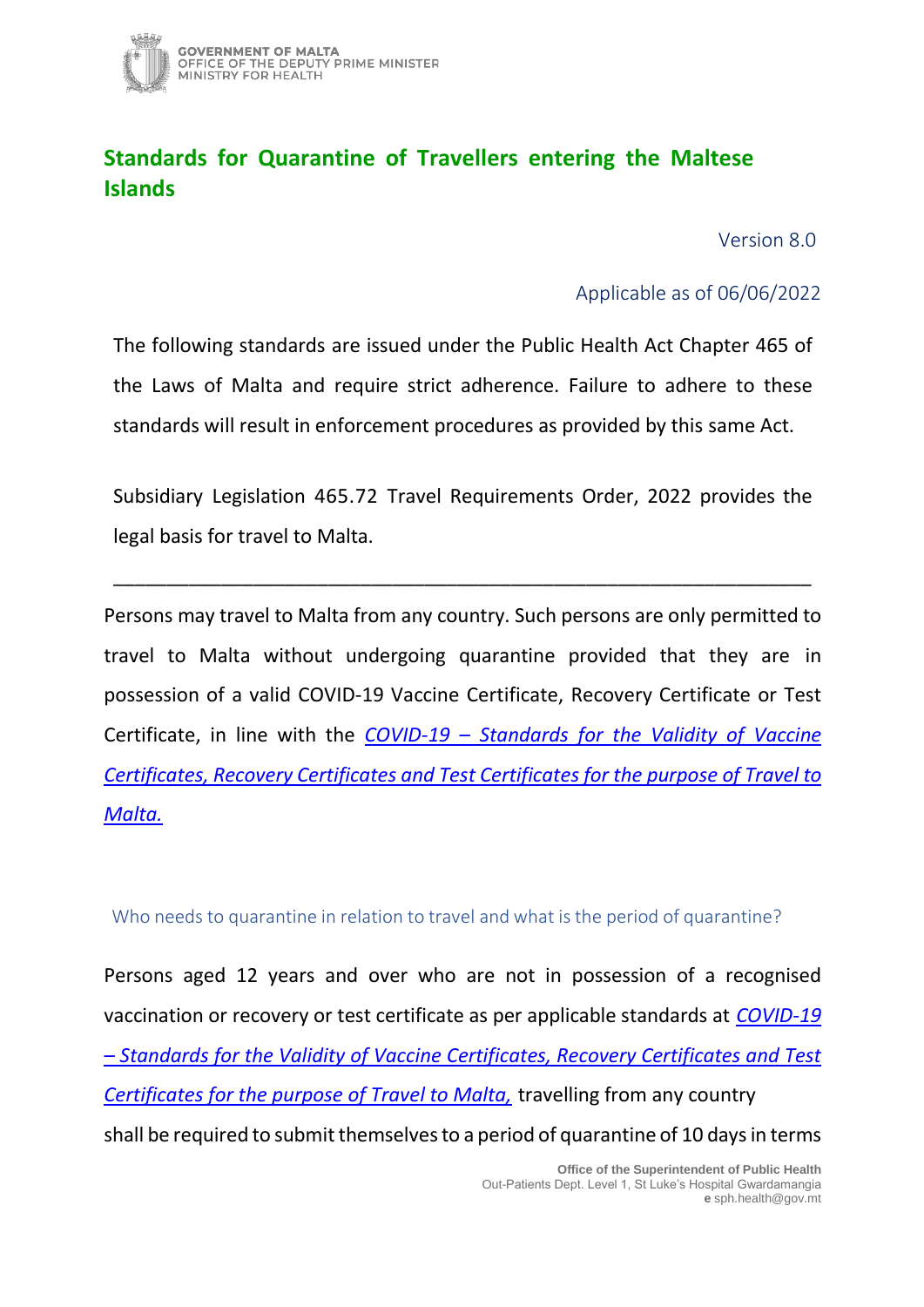

## of Article 2(2) of the Subsidiary Legislation 465.72 Travel Requirements Order, 2022

#### Requirements for COVID-19 testing for passengers who are subject to quarantine

No COVID-19 test is generally required for release from quarantine at the end of the 10-day quarantine period in the case of persons travelling to Malta, however Maltese public health authorities may require individuals in quarantine to be tested at their discretion.

#### Early Release from Quarantine in relation to travel

Early release is effective for 7 days quarantine from date of swab provided that on the 7th day of quarantine the person undergoes an official swab test (carried out by a health professional) that results negative. Self-tests cannot be used for early release. The day of arrival in Malta is considered to be Day 0 (zero) for quarantine purposes.

If a negative or 'non-reactive' result is obtained on DAY 7 the contact may leave quarantine as of 00.01hrs on the 8th day.

If the test result is positive or 'reactive' then the individual must undergo a period of isolation in line with the [standards of isolation](https://deputyprimeminister.gov.mt/en/health-promotion/covid-19/Documents/Standards%20for%20isolation_quarantine%20020522.pdf) of 10 days with date of positive result as day zero.

Children under the age of 12 travelling from any country are not required to submit the documentation outlined above for travel purposes.